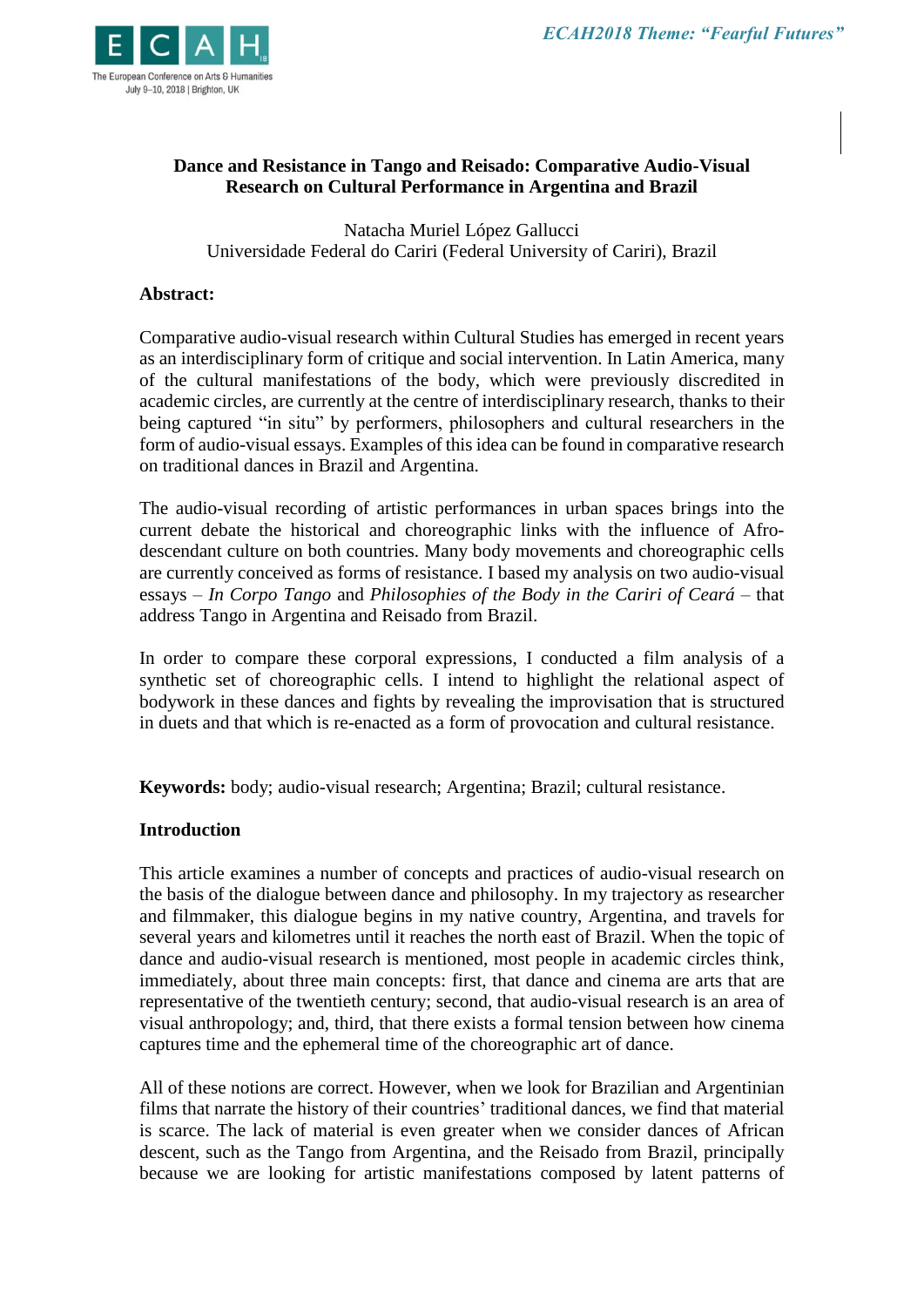

movement that originated with Afro-American peoples, mainly slaves and liberated slaves in both countries. My focus here is to investigate how some dances and some films represent local, national and transnational cultural, political and historical aspects through dances.

It is important to note that this work began as a doctoral research that collated more than 300 Argentinian films in which there were images of Tango and other dances. Of these 300, 30 were chosen for a real filmic analysis. This enabled me to have a clear notion of how Argentinian filmography, from its beginnings in 1896 up to the present day, has placed Tango – the personages, culture and his dance – at the core of its filmic dramaturgy.

In Brazilian filmography, dance appears much less on the screen before the 1960s, and this is one of the main reasons for my current audio-visual work. This lack of material was what motivated me to produce a film essay showing artists and dancers from the Cariri, in northeastern Brazil.

As a foreign philosopher in Brazil – I was born in Argentina – I carried out research in the field of aesthetics from a transnational perspective. And, as a filmmaker, I am always looking for new ways to create dialogues between artists from Latin American countries. According to Jean Rouch's maxim, cinema is one of the instruments I possess to "show" the other as I see them; and, in my research, in addition to the action of "showing" I seek to produce changes in, dialogues with and approaches to the artists, through the cinematographic production itself. I tried to experience relations of intersubjectivity and to share moments of "cinema direction" and "audio-visual production" with the "real actors" of the films I produced, because I believe that this is a way of questioning the "authorial dimension" (NICHOLS, 2005) of the classic and modern documentary traditions.

My interest is in what I call audio-visual research in dance and cinema: the audio-visual production space between contemporary aesthetic theory, artistic production and historical post-colonial studies; in which Latin American comparative film studies are included.

Following the ideas of the English researcher Catherine Grant, we access a real critique when we associate cinematographic products, such as the cinematographic essay, with true audio-visual argumentation (GRANT, *2016*). In this work of critical reflection, I gathered the filmic image of the body and the concepts about the body, ideas and narratives of the artists, dancers and researchers, trying to understand ethical aspects of the encounter between the audiovisual director, researchers and traditional artists.

### **Comparative audio-visual research in Brazil and Argentina**

I seek to access the underlying pattern of relationships – so far never studied – between the Argentinian Tango and the Brazilian Reisado, to open a new aesthetic topic on body expressions as a form of resistance in Latin America. Traditionally, comparative audiovisual research in Latin America has considered as its object of study the filmic device itself, most often analysing the production, exhibition and reception of cinema in the different countries under comparison. I have taken a different path: my object of study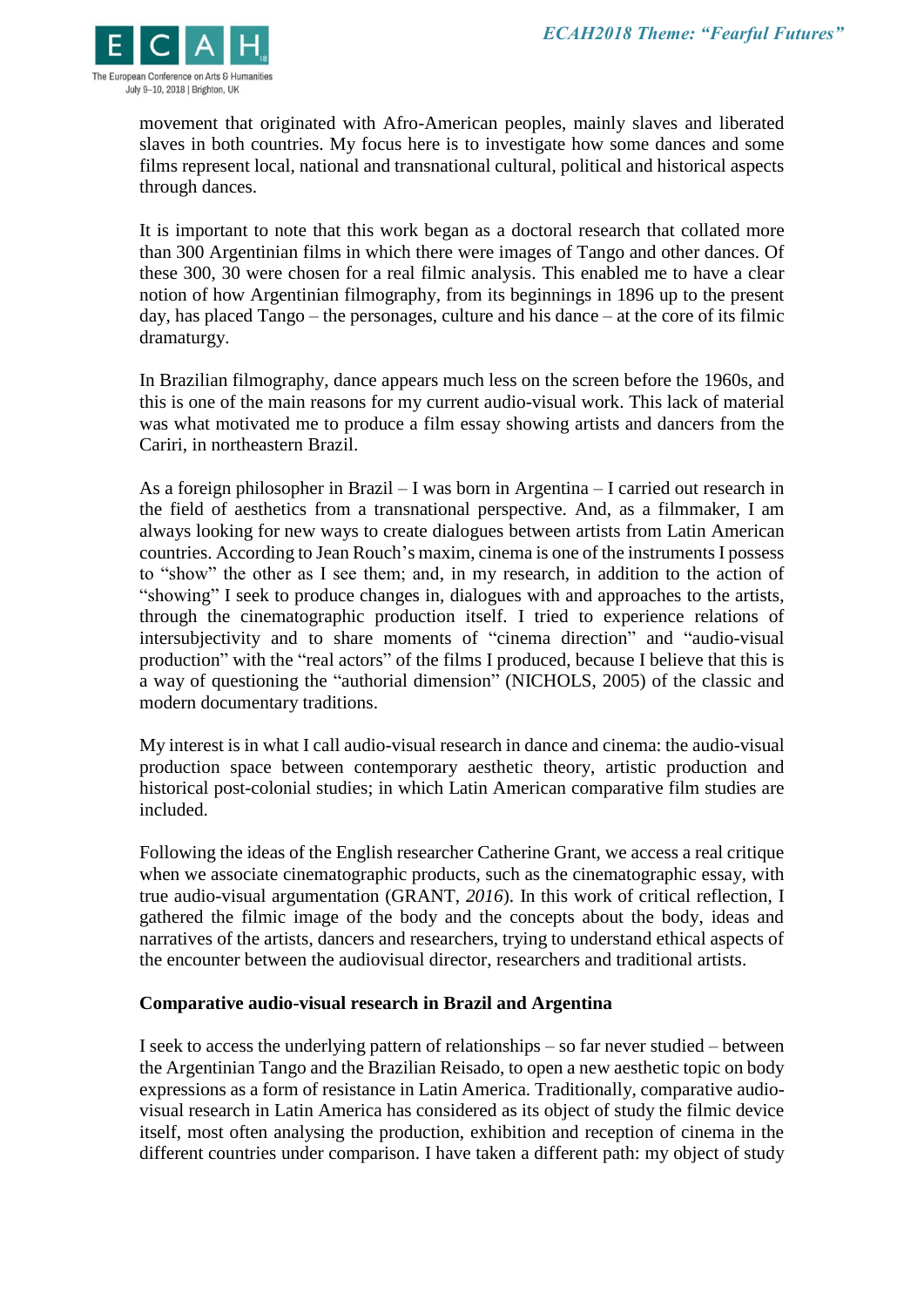

are the relationships between dances of African origin in Brazil and Argentina and the philosophy of body they display.

Before presenting my films, I will briefly outline the context of my study and the methodology used. It is important to point out that features of Afro-descendant culture – its music, dance and other performing arts – are not really evident in Brazil's cinematography until well into the 1960s, and not until the 1980s in Argentina. It was only after the birth of both the "social documentary" and "Cinema Novo" that the camera went into the favelas of Rio de Janeiro, in Brazil, and among the groups of Afrodescendants in Buenos Aires, Argentina.

They are, of course, significant differences between the populations of the two countries under study. In Brazil, across a whole century of films, few Afro-Americans have been directors or actors, in spite of their comprising 54% of the population. The Afrodescendant cultural expression that has most commonly been captured on film is Samba, the music – in the form of carnival musicians and singers – more so than the dance. This hegemony of Samba in Brazilian film has been a strategic representation of the nation-state's ideals.

In Argentina, the make-up of the population is very different to in Brazil. In 1810, under Spanish rule, Afro-American slaves comprised 30% of its inhabitants, but their numbers subsequently decreased, mainly due to their being sent to fight in the War of Independence from Spain, in which they played a key role as part of the so-called "batallones de pardos y morenos" (groups of Afro-American soldiers). By the end of the century, the Afro-American population had reduced even further, following the abolition of slavery in 1853, the War of the Triple Alliance and the 1871 yellow fever epidemic. Well into the twentieth century, this community suffered a lack of access to employment and health services, due to the Argentinian Government prioritising European immigrants in their state policies. First enslaved and then socially marginalised, the group developed a range of cultural and artistic expressions in the fields of music, cooking, poetry and, most significantly, dance. Throughout the nineteenth century, Afro-descendants came together at gatherings and celebrations called "Candombes", in which they played and danced to syncopated rhythms, and which many historians believe gave rise to Tango. Today in Argentina, those who selfidentify as Afro-American make up less than 5% of the population.

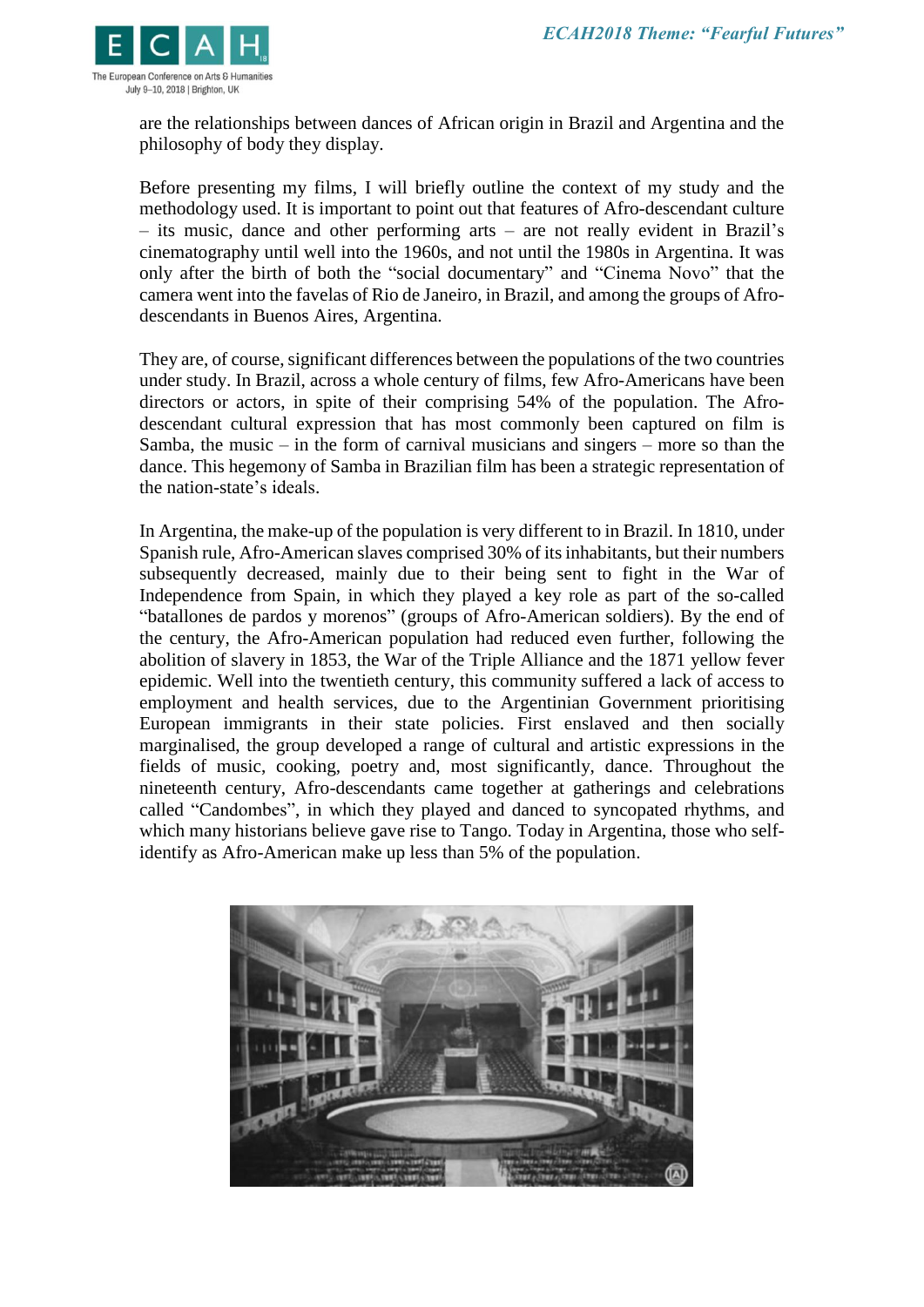

Figure 1: Stage of the San Martín Theatre. National Archives, Buenos Aires, Argentina.

In light of the fact that during Argentina's silent film era (1896–1933) there was a general lack of representation of African culture, I wish to focus on a film from 1906, now lost but written about extensively in the literature of the time: *Creole Tango* [Tango Criollo], directed by Eugenio Py. This short film recorded an Afro-American clown of the Podestá Company circus, dancing Tango with his partner on the stage of the San Martín theatre.

Among the limited number of recordings of Afro-American-derived dance in the audiovisual history of Argentina and Brazil there are a few noteworthy examples.



Figure 2: Coco (Dance) Photogram of *Folklore Research Mission: Traditional Music of the North and the Northeast.* Commissioned by Mário de Andrade, Brazil, 1938

One of these is *Folklore Research Mission: Traditional Music of the North and the Northeast* [*Missão de Pesquisas Folclóricas* Musica Tradicional do Norte e Nordeste], a 1938 ethnographic documentary commissioned by Mário de Andrade (at the time head of the Department of Culture in the Municipality of São Paulo). The documentary was directed by Luiz Saia (the head of the Folklore Research Mission), Martin Braunwieser (musical director), Benedicto Pacheco (sound technician) and Antonio Ladeira (general assistant). The film was restored in 1997 and it can now be found in São Paulo's Cinemateca Brasileira. It constitutes the first systematic recording of manifestations of the music and dance of north and northeastern Brazil's traditional culture. The Folklore Research Mission carried out the filming in Pernambuco, Paraíba, Ceará, Piauí, Maranhão and Pará, and the documentary presents a never-before-seen panorama of traditional culture, including the dances and rituals of the region's slaves.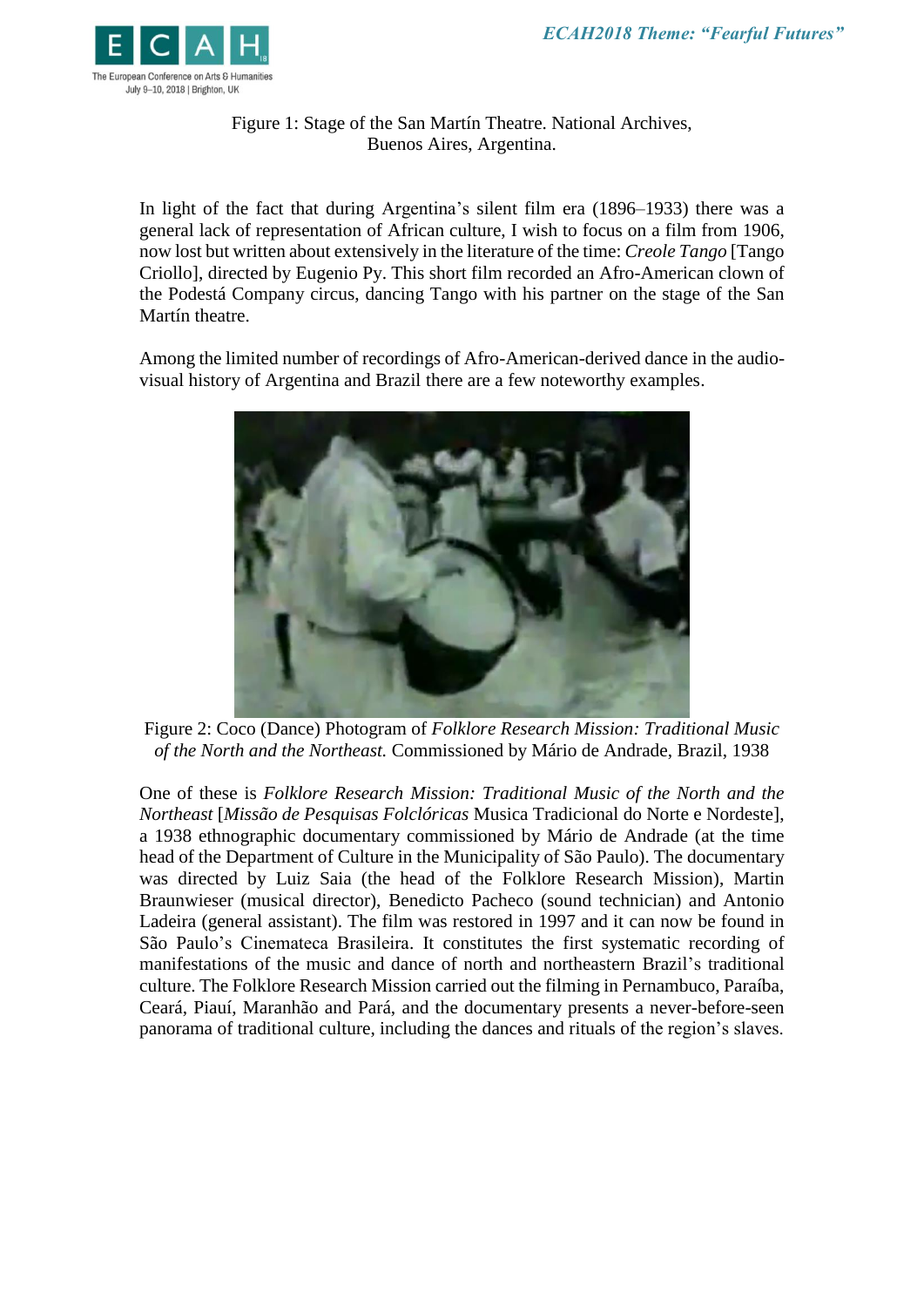



Figure 3: Kings of Congo, Pombal, Paraíba (11/4/1938). Photography from the Folklore Research Archives at the São Paulo Cultural Centre, Brazil

A further example from Brazilian cinema is *Civil Disobedience* [Inconfidência Mineira], a 1948 film directed by Carmen Santos. In a ballroom scene with members of Brazil's high society (wearing outfits similar to those worn in the Portuguese court) everyone stops dancing when they hear the sound of Lundu drums coming from the street. The dancers become spectators, watching a procession of slaves passing by dancing and singing Lundu. Many historians claim that Lundu, both the music and the dance, gave rise to Maxixe, which is also called the Brazilian Tango (SANDRONI, 2012).



Figure 4: Photogram of *Civil Disobedience* [Inconfidência Mineira], by Carmen Santos, Brazil, 1948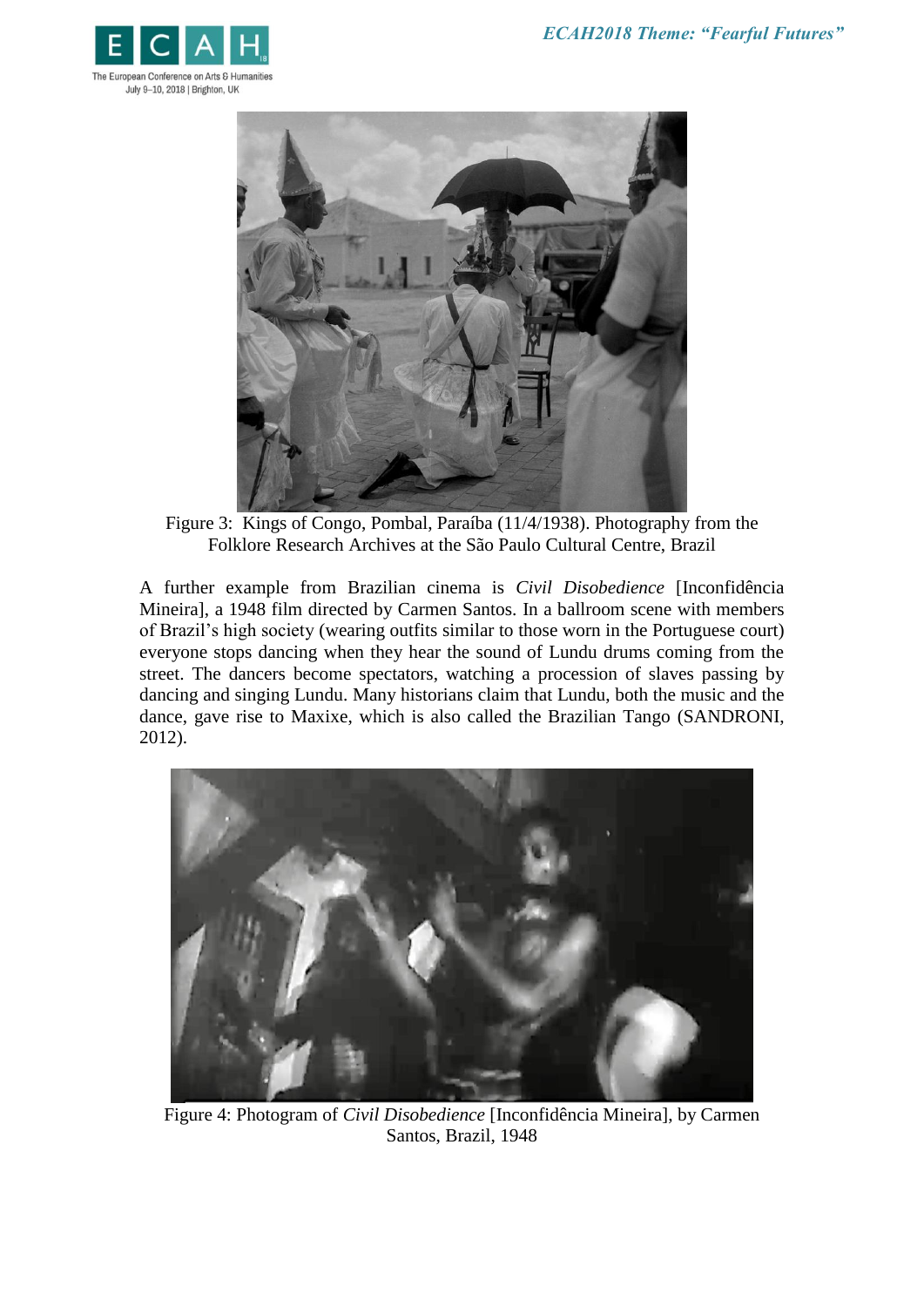

One of the Argentinian films I studied was *The History of Tango* [La Historia del Tango] from 1949, directed by Manuel Romero. It presents a timeline of the evolution of Tango and the stories surrounding its origins. The film begins with a cursory plotting of the route taken by the African slaves, as they crossed the Atlantic to the port on the River Plate in the holds of cargo ships, and then moves quickly on to the drums and dances of the Candombes on the streets of Buenos Aires, and the birth of Tango.



Figure 5: Photogram of *The History of Tango* [La Historia del Tango], Manuel Romero, Argentina, 1948

This brief journey through the history of Brazilian and Argentinian film revealed how difficult it is for researchers to find representations of African culture in Latin American cinema. As well as being scarce, the film recordings provide no details of the dances, or of the characteristic gestures and everyday movements, of Afro-descendant rituals and culture.

# **In search of the audio-visual history of dance in Latin American cinema**

In my doctoral research on the relationship between cinema and dance (LOPEZ GALLUCCI, 2014) I commented that, from its inception, Argentinian cinema considered Tango – its gestures, dance and music – as an essential component of the mode of presentation that is the urban social drama. In addition, I questioned the systematic omission of Afro-descendant culture from these films. I found the cinema industry to have been used as a tool in the construction of the Argentinian nation-state and it was, except in cases such as that of the director Agustín Ferreyra, who openly identified himself as the son of an Afro-descendant mother, at the service of the hegemonic values of white society. Although the Argentine film production presents a great variety of cultural aspects of Tango "on", "off" and "behind the scenes", demonstrating how, through dance, Argentine society expresses gender and class differences, there was a long period during which relations tango and mestizo population were hidden from view.

A challenge I encountered during my research was the production of a systematic archive of images that would show the matrix of the gestures used in Tango, on the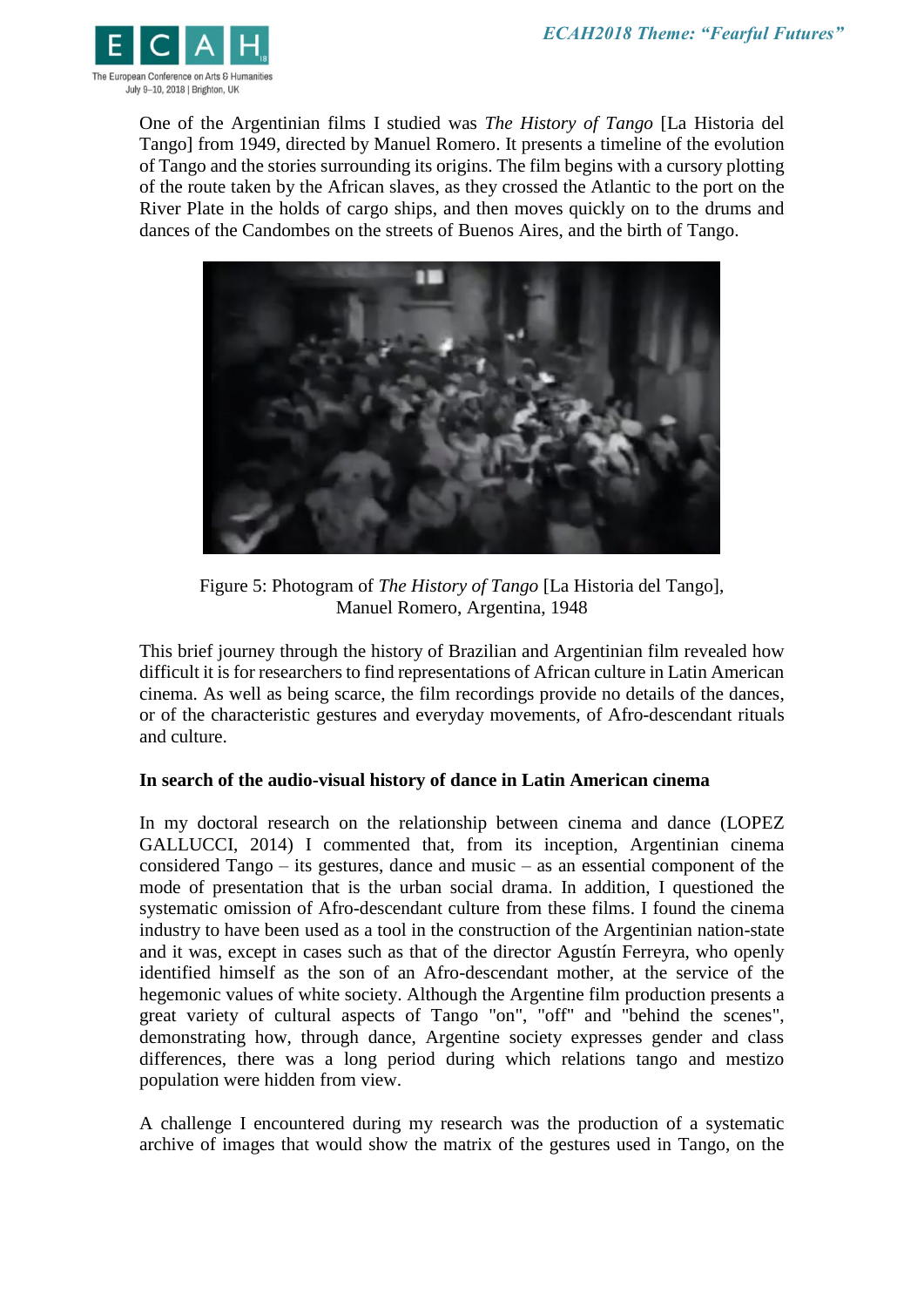

basis of which I could identity elements of African culture that might have lived on in the dance.



Figures 6 and 7: Choreographic cells of the Tango dance. Photographic studio with film projection of *Quereme asi Piantao* by Eliseo Álvarez 1997. Performer: Natacha Muriel. Photo by Bruno Marton, 2014

However, an interesting thing happened in 2017 when I was beginning my audio-visual research into the traditional manifestations and dances of the Cariri, a central region of Ceará in northeastern Brazil. While immersed in the field, I recorded video and sound, a number of traditional groups who every year, over the period between the Nativity and the feast of the Epiphany, perform a series of artistic practices called Reisados. These practices, involving music, theatrical performances and dance, also included sword fights, to music, which whip the audience up into a ritual climax.



Figure 8: FeminineFemale? Reisado. Photogram of film *Philosophies of the Body in the Cariri of Ceará* by Natacha Muriel, 2018

Through analysing the dances and the fights in the audio-visual archives, I managed to identify in detail key aspects of their codification that were claimed by a number of informants to be the product of the region's Afro-descendant culture. This is in line with historical research that attests to the presence of African slaves in the state of Ceará (RIEDEL, 1987).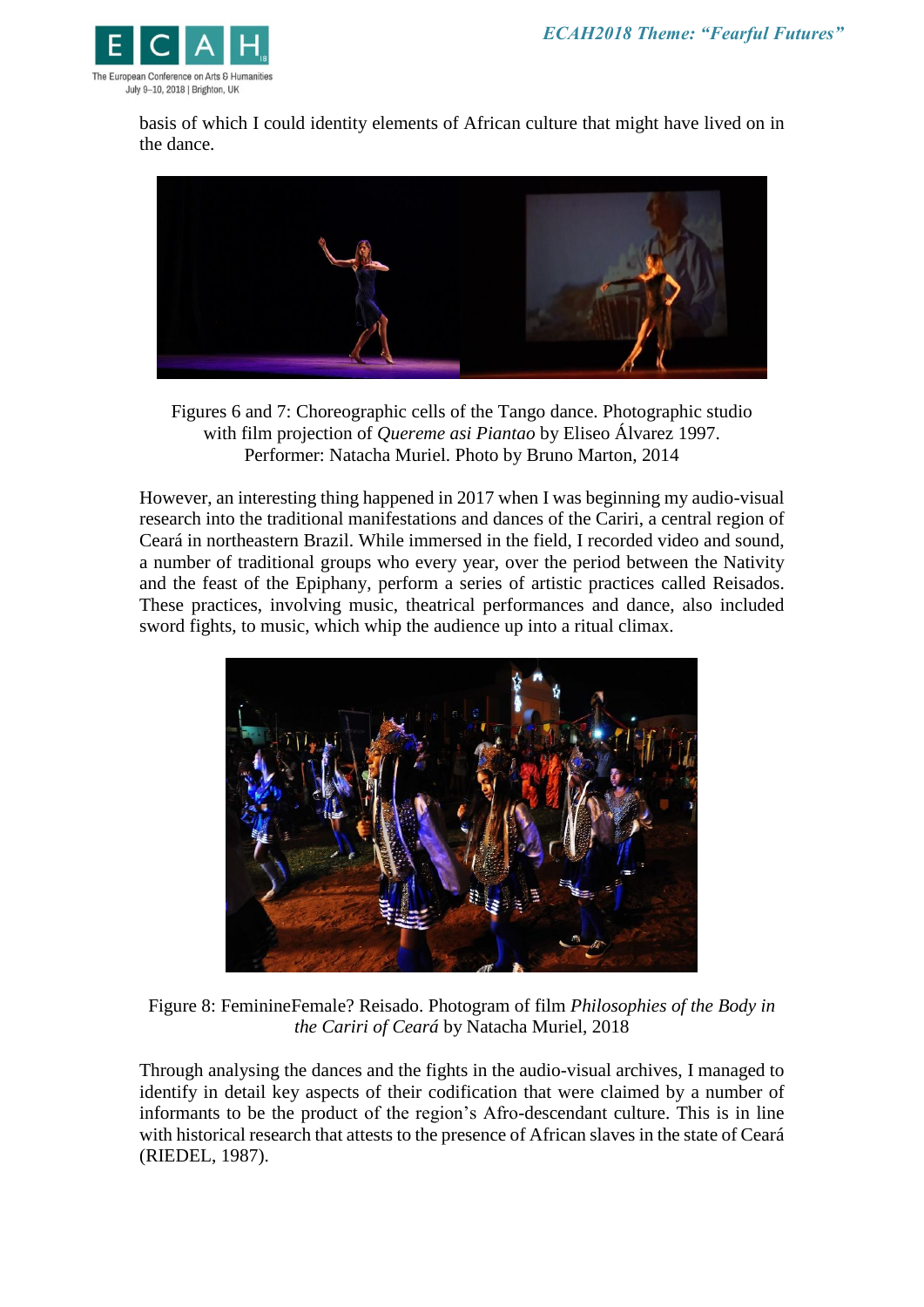

As my aim is to examine the particular characteristics of the codification of these dances, I will first briefly outline the sociocultural processes that gave rise to them. Reisado first appeared during the period 1850–1900, adopting the form in which it is currently practised in the Cariri between 1940 and 1960. It is of traditional African origin with Iberian and Catholic influences. This sword fight, as an improvisation technique within rhythmic and musical temporality, is interesting to watch. The Reisado sword fight shares its historical and cultural roots with Congadas and Maracatus, all of which re-enact the battles between the Congo and Angola. It is performed alongside a religious ceremony, which, attended by an entourage representing members of the Portuguese court, culminates in the symbolic coronation of a King and Queen (similarly to in the traditional African Candombe that was performed in the River Plate region before it was banned).

In my fieldwork, it was interesting to observe how this form of dance, theatre performance and music reveals very little of its African roots. The Reisado's dramaturgy and songs appear, at first glance, to be manifestations that invoke the Christian God, the angels, the Virgin Mary and the Three Wise Men. Among the Reisado's range of artistic expressions, including its songs, "entremezes" – interludes of small dramatic scenes – and dances, I consider the sword fight to be that which most fully expresses its African origins. Traditional historiography claims that Ceará's Afro-American population was small in the time of slavery, but more recent research shows that this is not the case (NUNES, 2011). Nevertheless, we know that Ceará's slave population increased during the growth of the cotton industry in the mid-nineteenth century. Unable to buy slaves directly, Ceará imported them from Pernambuco, Maranhão and Bahía (RIEDEL, 1987, 100), at least until 1840. These slaves worked on cattle ranches and cotton plantations and identified themselves with the farming and shepherding cultures.

For the purposes of this comparative study it is important to consider the genesis of the other dance, Tango. Tango as a dance also emerged between 1850 and 1900 and its codification came to distinguish it from European forms of dance in the closeness of the partner hold – the embrace – and the skills of the dancers. Many authors associated the elements that were introduced into this form of dance in the River Plate region, Tango's "cortes", "zapateos" and "quebradas", with both the dances of the "cuarteleras", the women who accompanied the soldiers on the battlefront in the War of the Triple Alliance (1864–1870) and the corporeality of the Candombes. In the River Plate region, the Candombes had been allowed to continue on the condition that they did involve the symbolic coronation of Kings and Queens of the participants' African countries of origin. The significant social restructuring that occurred between the end of the War of the Triple Alliance in 1870 in the River Plate region and the beginning of the First World War in 1914 provided the setting for the emergence of new Argentinian styles of theatre and bodywork.

The crossbreeding of the traditions of the European immigrants and the Afrodescendant cultural expressions and drum rituals resulted in unique theatre, circus, music and dance styles, one of which was Tango. By the time of the celebration of the centenary of the May Revolution in 1910, Tango had already achieved the status of an urban dance, and it adapted its choreography for the dance hall, bringing about the emergence of a new social class in Argentina. Between 1940 and 1955 (the so-called golden age of Tango), the codes for walking and improvisation were consolidated, and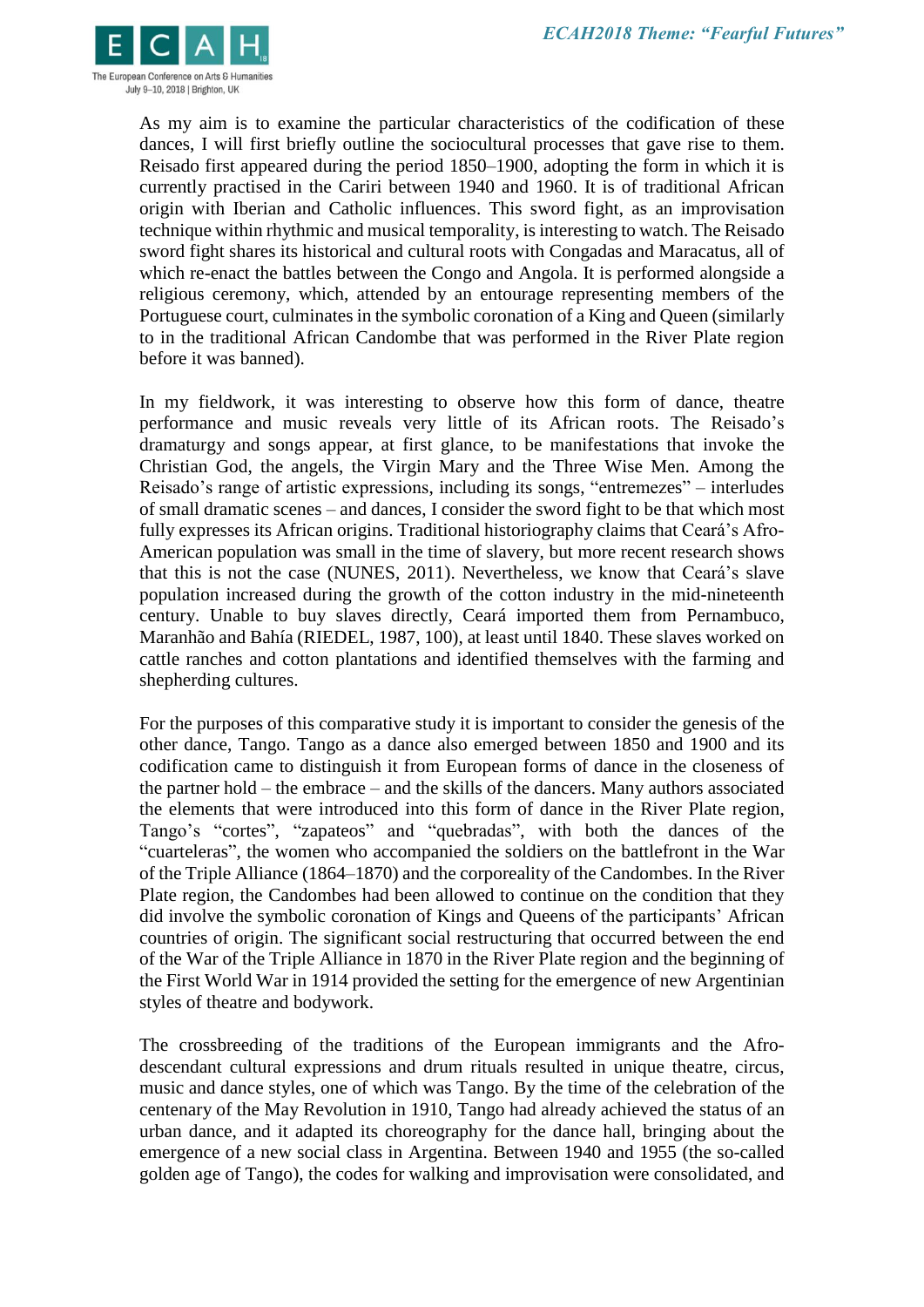

the Argentinian middle class adopted Tango as a mode of representation of its values and as a positive form of self-expression. In 1980, new studies of the embrace, musicality, codification and improvisation presented Tango as a form of contemporary dance.

### **From empirical research to audio-visual critique**

With the aim of examining the codification of Tango and Reisado, I conducted empirical audio-visual research into both styles of dance, the results of which I will now present. The first film essay, entitled *In Corpo Tango*, is the result of my doctoral research, which I concluded in  $2014<sup>1</sup>$ . This film presents the gestures and codification (axes "-1", "0" and "+1" and system of movements "H", "L" and "V") for Tango (LOPEZ GALLUCCI, 2014). The essay focuses on the dissociations and spirals that Tango has inherited from African culture (from Candombe) and, although some historians deny the existence of any African influence in the music of Tango, I am able to provide evidence of its influence on the dance.

The second film essay, entitled *Philosophies of the Body in the Cariri of Ceará*, was made between 23 December 2017 and 6 January 2018, in the lead-up to the feast of the Epiphany, in the districts of Nova Olinda and Juazeiro do Norte (Ceará, Brazil). The essay highlights the different bodily expressions found in the inland regions of Ceará.



Figure 9: Reisado. Photogram of film *Philosophies of the Body in the Cariri of Ceará* by Natacha Muriel, 2018

Although this research sits in the borderland between documentary and film essay (CORRIGAN, 2011), it is the result of a journey from empirical research to audio-visual critique. I have employed my knowledge of dance along with an analysis of both films and data collected in the field to access the philosophies of dancers' bodies. In this way, I explored the hidden relations between explicit culture and the gestures – in both the Tango dance and the Reisado fights – beneath which lie aspects of Afro-descendant culture that have survived by dint of mixing with what are socially acceptable traditions

 $\overline{a}$ 

<sup>&</sup>lt;sup>1</sup> Available from:  $\langle \frac{http://www.natachamuriel.com>}{$  [Accessed 1 July 2017].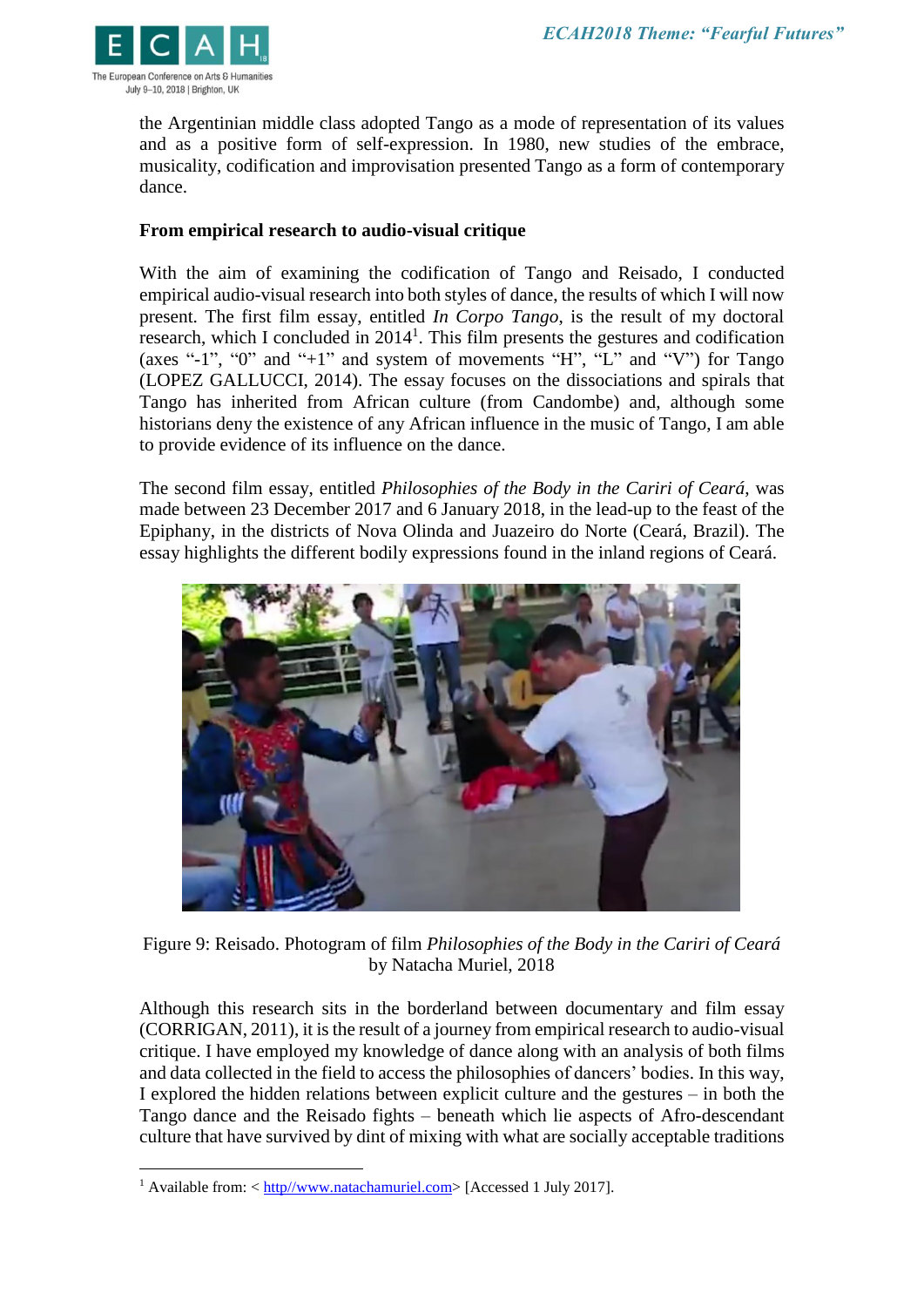

in the eyes of the ruling classes and the Catholic Church. And these traditional manifestations persist in modern-day urban life as a form of cultural resistance.

A number of ethical issues exist in this production space, those associated with documentary discourse and those concerning the critical and creative provocations of the cinematic essay (MORTON, 2017). According to the Brazilian documentary filmmaker João Moreira Sales, "... every documentary contains two distinct natures. On the one hand, it is a record of something that happened in the world; on the other, it is a narrative, a rhetoric constructed from what has been recorded" (MOREIRA SALLES, 2015, author's translation). By taking a camera into my empirical research, I did not intend simply to produce recordings of dance. Rather, I sought to bring into this field of research practices that are not obvious, even to the protagonists themselves. The film essay offers a particular kind of argumentative narrative, which recreates that which has never been shown in the cinema and which has all but vanished from people's memories. Narrating the unreported is part of a methodology that calls into question the historical forms of subjectivation associated with the ideals of the ruling classes that have appropriated the economies both of images and of the physical arts throughout the history of Latin American filmographies. The search for sources of choreography of African origin brings into current debate the ethical issues surrounding documentary discourse, film ethnography (FREIRE, 2005) and the philosophical provocations of the cinematic essay (WEINRCHTER LÓPEZ, 2015).

### **Conclusion**

In light of the fact that dance is part of peoples' cultural heritage (ZEMP, 2013), the film essays in this comparative study have revealed how and why the two dances under study endure in modern-day urban life. At numerous points in history, movements that reflect the Afro-descendant origins of Tango and Reisado have been combined with the predominant gestures of the time, thus concealing their African roots. In spite of this, it is possible to observe similar physical codes, principally in the improvisation carried out by couples. Each member takes on a role (explicit or otherwise) in the dramaturgy, and based on this, they structure their improvisation to the music. Two characteristics of both Tango and Reisado are strongly associated with a tradition of ritual fight scenes: the intense focus that is demanded both in the couple work and in the face of risk, and the danger presented both by the swords and by the legs that invade the partner's personal space. The bodies of the participants improvise, by way of movements of distinct dissociation between upper and lower limbs, in order to carry out these invasions (sword strikes in Reisado; "cortes", "sacadas", "boleos" and "ganchos" in Tango). And, in both cases, there is the "amague", or feint, an unexpected false movement in one direction and then a return to a static position, a great awareness of the body's axis, and an excellent control of motor skills and of movement. In this improvisation, the couple's playful relationship with both the music and the audience brings the performance to a highly emotional climax.

### **References**

CORRIGAN, T. (2011). *The Essay Film: From Montaigne, after Marker*. New York: Oxford University Press.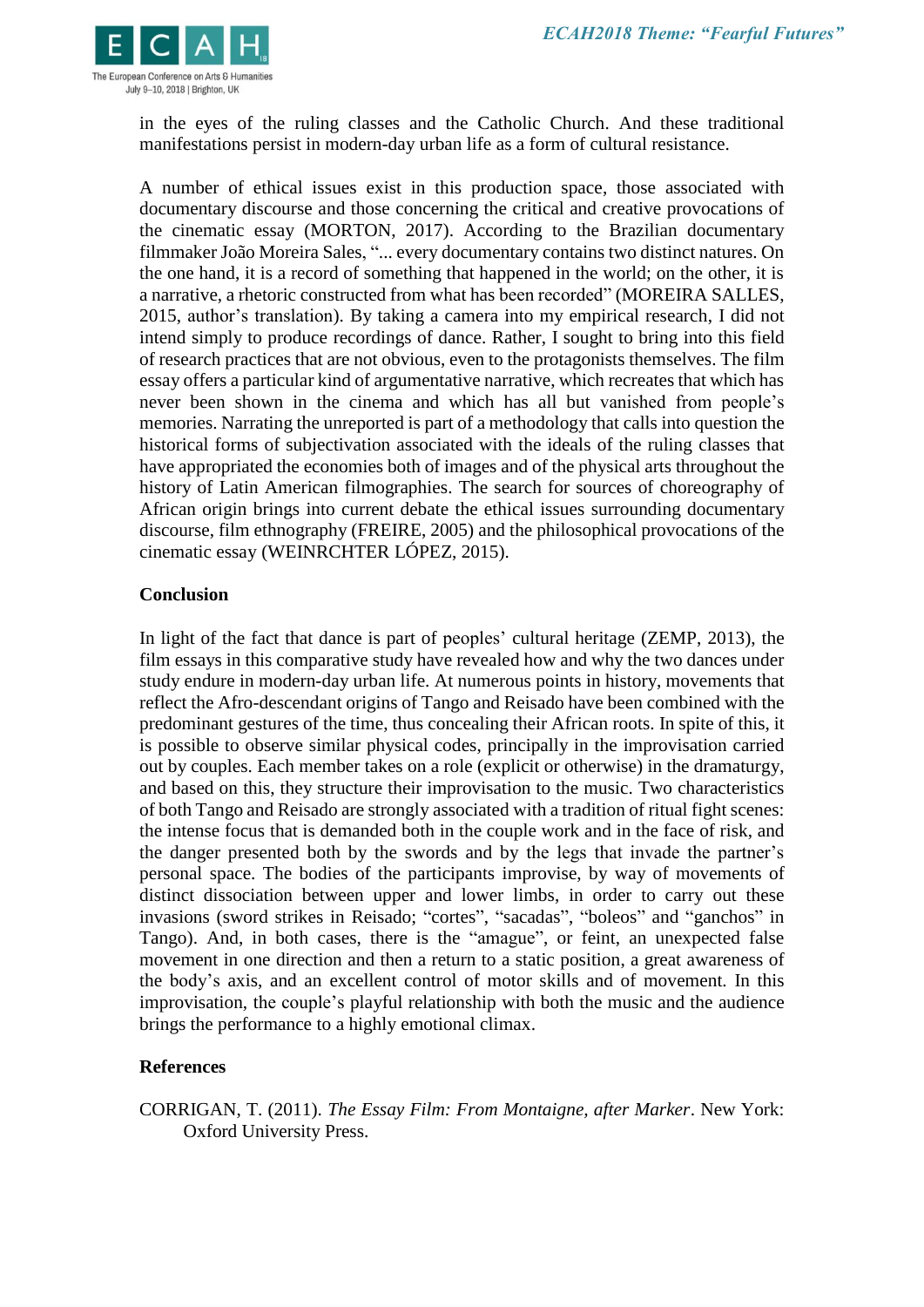

- FREIRE, M. (2005). Fronteiras imprecisas. O documentário antropológico entre a exploração do exótico e a representação do outro. *Revista FAMECOS,* nº 28 (pp.107–1114), Porto Alegre.
- GRANT, C. (2016). Beyond Tautology? Audio-visual Film Criticism. In: *Film Criticism* vol. 40, Michigan, USA.
- LÓPEZ GALLUCCI, N. M. (2014) *Cinema, Corpo e Filosofia: Contribuições para o estudo das performances no cinema argentino* (Doctoral Thesis) University of Campinas, Brazil, Campinas: Unicamp. Available from: [<http://repositorio.unicamp.br/handle/REPOSIP/285222>](http://repositorio.unicamp.br/handle/REPOSIP/285222) [Accessed 10 January 2017].
- MOREIRA SALLES, J. (2015). A dificuldade do documentário. In: LABAKI, *A verdade de cada um* (pp. 225–281). São Paulo: Cosac Naify.
- MORTON, D. (2017). Beyond the Essayistic: Defining the Varied Modal Origins of Videographic Criticism. In: *Cinema Journal* 56, n°. 4 (pp.130–136). University of Texas. Available from: <http://c.ymcdn.com/sites/www.cmstudies.org/ resource/resmgr/in\_focus\_archive/InFocus\_56-4.pdf> [Accessed 20 January 2018].

NICHOLS, B. (2005). *Introdução ao Documentário*. Campinas: Papirus.

- NUNES, C. (2011). *Reisado cearense, uma proposta para o ensino das africanidades.* Fortaleza: Conhecimento.
- RIEDEL, O. (1987). O Escravo no Ceará*,* Fortaleza. In: *Revista do Instituto do Ceará*, Brasil.
- SANDRONI, C. (2012). Feitiço Decente: transformações do samba no Rio de Janeiro (1917-1933). Ed. Zahar.
- WEINRCHTER LÓPEZ, A. (2015). Um conceito fugidio. Notas sobre o filme-ensaio. In: TEIXEIRA, Elinaldo (Org.). *O ensaio no cinema. Formação de um quarto domínio das imagens na cultura audiovisual contemporânea* (pp.42–91). São Paulo: Huctec.
- ZEMP, H. (2013). Para entrar na dança. In: GUILHON ANTUNES CAMARGO, Giselle (Org). *Antropologia da dança. Vol I* (pp.31–56), Florianópolis: Insular.

# **Filmography**

- *Civil Disobedience* [Inconfidência Mineira] (1939) Brazil, Directed and Produced by Carmen Santos. Some fragments of this lost film are in Modinha (Documentary) (1974), Directed by Kustnet, H., Brazil. Available from: [<https://youtu.be/AY7M1EJ6DqY>](https://youtu.be/AY7M1EJ6DqY) [Accessed 27 July 2018].
- *Creole Tango* (1906) [Tango Criollo] Directed by Eugenio Py, produced by Lepage. Argentina. Lost Film.
- *Folklore Research Mission. Traditional Music of the North and the Northeast* [Missão de Pesquisas Folclóricas], Mário de Andrade, Brazil, 1938. Available from: [https://youtu.be/coaZmYjRi\\_M](https://youtu.be/coaZmYjRi_M) [Accessed 01 July 2018].
- *In Corpo Tango* (Film essay) (2009), Subtitled in English, Brazil. Directed and produced by Natacha Muriel López Gallucci. Available from:[<https://youtu.be/nBOrRkP9LZk](https://youtu.be/nBOrRkP9LZk) > [Accessed 6 July 2018].
- *Philosophies of the Body in the Cariri of Ceará* [*Filosofias do corpo no Cariri cearense*] (Film essay) (2018) Subtitled in English, Brazil, Directed and produced by Natacha Muriel López Gallucci. Available from: [<https://youtu.be/HCecH-](https://youtu.be/HCecH-JYfxQ)[JYfxQ>](https://youtu.be/HCecH-JYfxQ) [Accessed 6 July 2018].